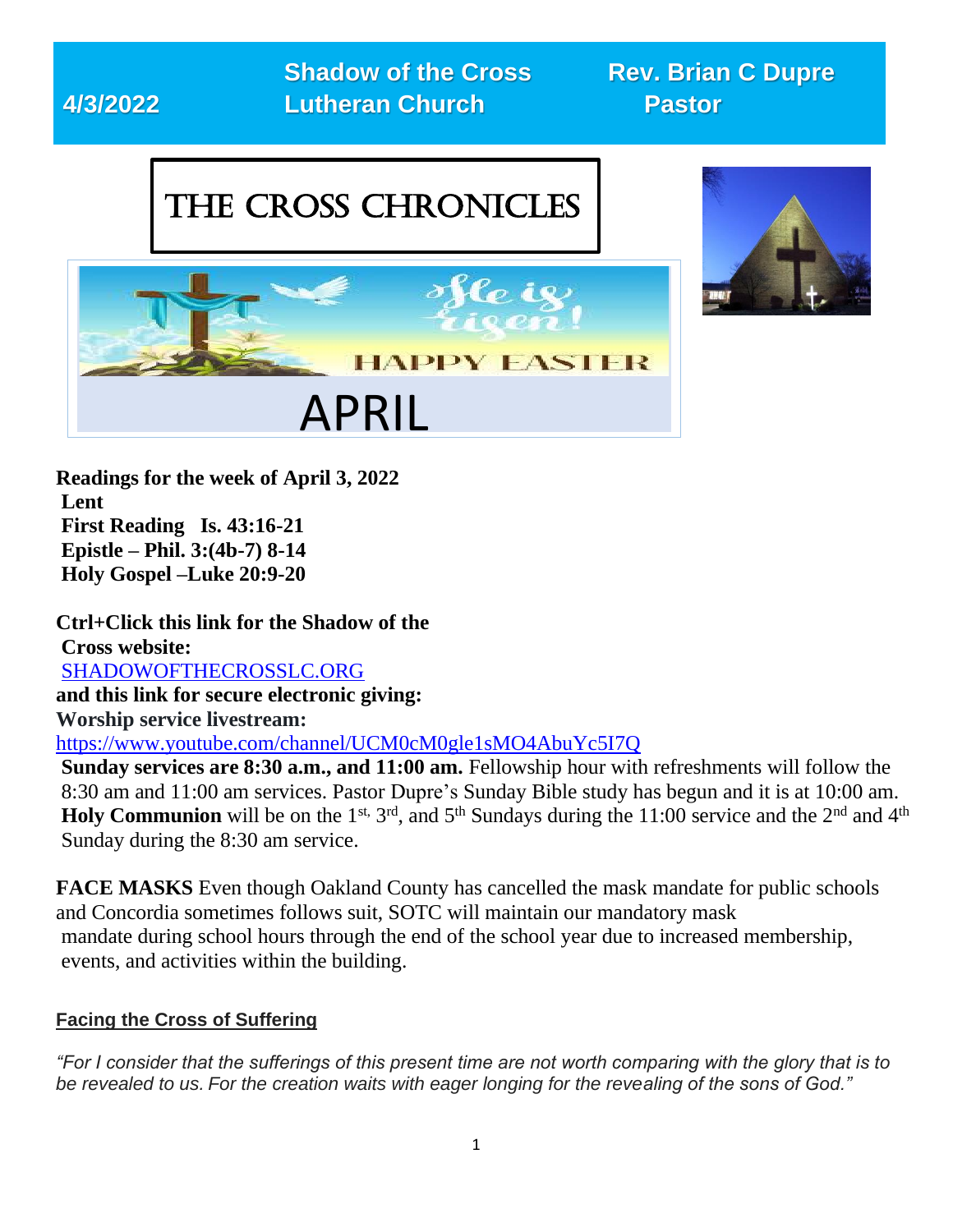#### -Romans 8:18-19

It's Easter time again; a time when we face the cross of suffering that Jesus endured and contemplate what great love God has for His creation. Suffering is relative. What I call "suffering" you may not. What I may have a hard time living with, you may not and vice versa. But what is not open to opinion is that all of us, Christian or not will face a good share of suffering in this life. It may be sickness, injury, the death of loved ones, the loss of our job or financial stability, whatever it may be, we will face suffering at one time or another. We also know that because we are Christians, our suffering will be even more challenging, because not only do we have to deal with the physical, emotion and material sufferings of this world, we must also face sufferings brought on by the spiritual world. We will be hated and persecuted by our unbelieving brothers and sisters in the name of whatever belief system they hold, simply because we love Jesus Christ as Lord and Savior and because they have rejected the truth. And if that's not enough, we will be under constant attack from Satan and his demons for exactly the same reasons too. You see, Satan already has all the unbelievers right where he wants them. But that is not enough for him. He wants you and I under his control as well. And to that end, he attacks us with everything he has in his power in the form of every evil temptation and desire. He wants us to reject the truth and submit to him and he wants us dead. That is quite a bit for any one person to face.

Yet let me remind you here and now that Jesus faced the same suffering I just described from both man and Satan. How blessed we are to have a God who knows what we go through and the suffering we face and experience because He face it and experienced it Himself in the flesh of Jesus Christ. He understands how hard it is to push past our human emotions and deficiencies and stand on our faith through all our sufferings. And not only does He understand our suffering, He did something about it. He sacrificed Himself for us on the cross, taking away our sin and guilt, and nullifying sin, Satan, death and hell with His death and resurrection.

I said earlier that suffering was relative. Jesus faced all of our sufferings in His human nature and experienced them in the same way that we do. Then He took His suffering to an enormously greater level; one that we can never know. He took upon Himself the sins of the world; a task only He could have done. He was forsaken by the Father on the cross; He was crucified with all the hatred of man and in the awesome wrath of God. There is no suffering greater than that which Jesus faced and experienced, and even in relative terms, our suffering was nothing compared to His. Unless we lose our faith, we will never know that kind suffering, thank God!

Even more than that, St. Paul reminds us that the sufferings we experience aren't even worth comparing to the glory that is to be revealed to us. Paul is speaking of the joys of the heavenly kingdom; of being in the presence of God forever. St. Paul says all creation eagerly awaits the revealing of the sons of God; meaning the events of the Last Day when the wheat and chaff are separated and believers will face no more suffering forever, and unbelievers will face indescribable suffering for all eternity. In facing the cross, suffering, persecution will come. When it does, cling to God words of blessed assurance and promise to us, "But the one that endures to the end will be saved. Be faithful unto death and I will give you the crown of life." God bless you all! -Pastor Dupre

Aaron Clark has created a SOTC YouTube channel and will be streaming the service. Please direct all questions to the church office 248 474-0675, Mon – Friday, 9:45 am – 2:00 pm. Thank you. Tuesday Bible Study is at 11:30 am. You can also join us via Zoom, contact the office for the information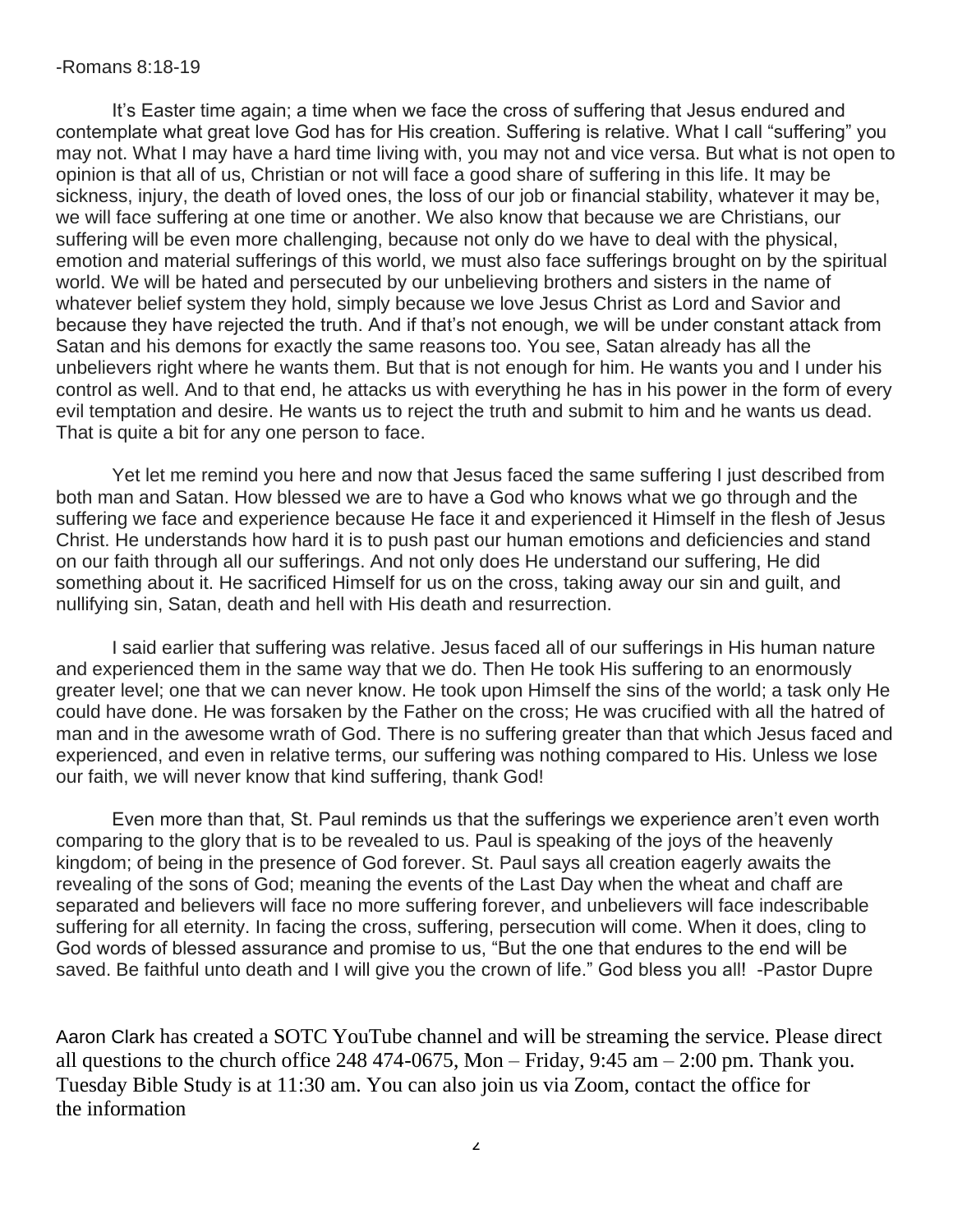#### **SOTC Zoom Account**

Any chairperson needing to use the Zoom account for their ministry, please contact the Church office. There is a sign-up sheet in the office to reserve your date and time.



 Sunday school is back and we are meeting in person on Sundays at 10:00 a.m. Our adult Sunday school will continue on Saturdays at 10:00 a.m. on Zoom and we hope to see you there. If you have any questions regarding our Sunday school please feel free to call any of the Sunday school staff, Dawn Kivimaki, Lori Smith, Lainia Burk, Shirley Bowden, Myita Davis, Roderick McClure, Barbara Profit or the church office 248-474-0675. The Zoom link will remain the same until further notice.

<https://us02web.zoom.us/j/6176422508?pwd=Rzdpd09PU05CWXZCU1NROEl4bll5dz09> **Meeting ID:** 617 642 2508, **Passcode:** 648947



## **1-2-3 SAVORY POTATO SALAD RECIPE**

This creamy potato salad recipe is so easy to whip up. It's a classic that everyone will love at parties or as an easy side. All you need to create a truly scrumptious potato salad are 3 ingredients and an appetite.

## **INGREDIENTS**

- 2 lbs. red potatoes or new potatoes, cut into 3/4-inch chunks
- 1 Knorr<sup>®</sup> Chicken flavor Bouillon Cube(s)
- 1 cup Hellmann's® or Best Foods® Real Mayonnaise
- **1COVER** potatoes and Bouillon Cube with water in 4-quart saucepot. Bring to a boil over high heat. Reduce heat and cook uncovered 10 minutes or until potatoes are tender. Drain; DO NOT RINSE. Let cool slightly.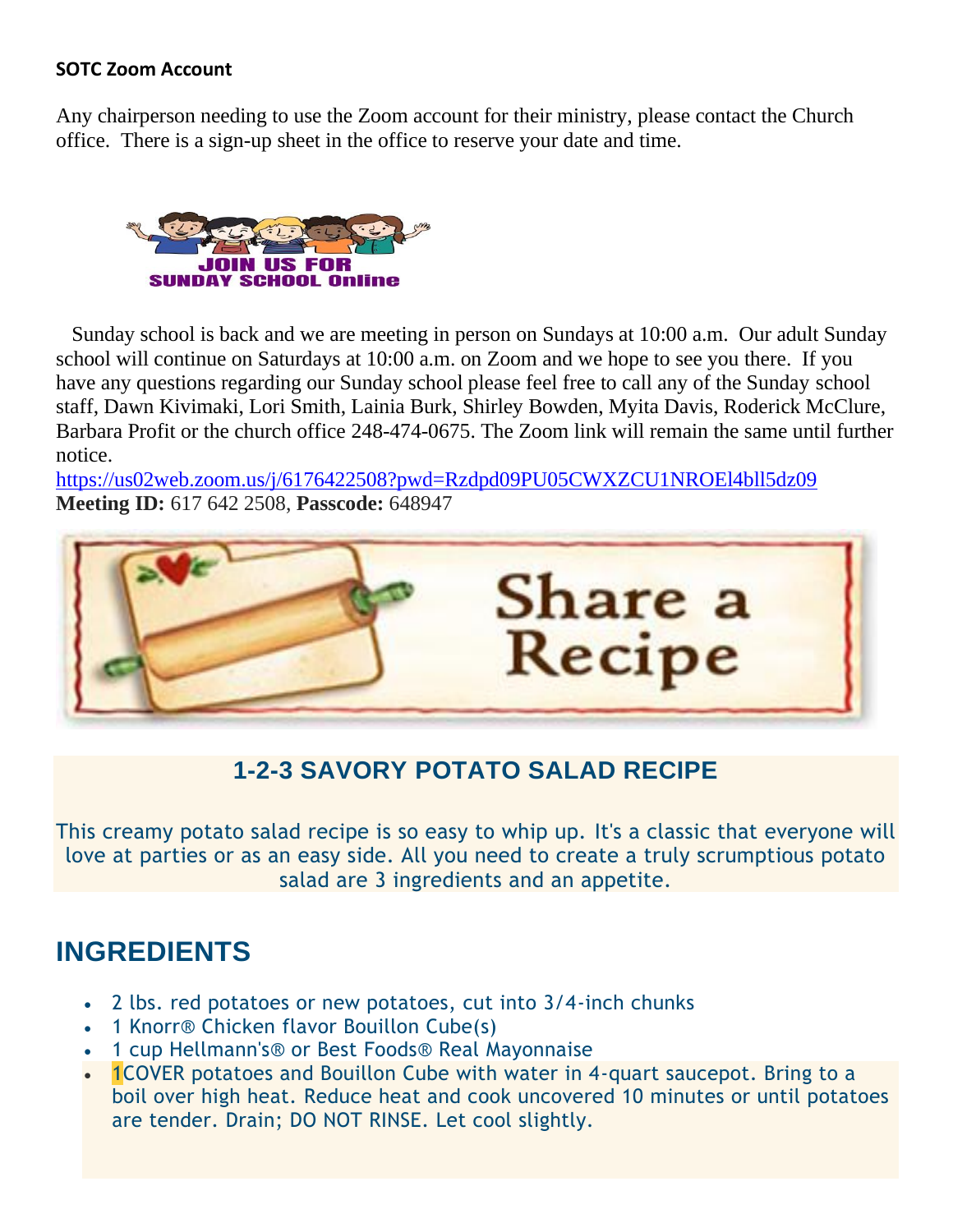• 2COMBINE cooled potatoes with Hellmann's® or Best Foods® Real Mayonnaise in large bowl. Serve chilled or at room temperature. Garnish, if desired, with parsley and black pepper.

Tip: Too Easy? Then add your favorite potato salad ingredients such as onion, celery, hardcooked eggs, relish or mustard.

#### **HOLY HUMOR**

Too Much Praise

A Christian guy named Bill saw an ad online for a Christian horse, so he went to check it out. The horse's owner said, "It's easy to ride him. Just say 'Praise the Lord!' to make him go and 'Amen!' to make him stop."<BR><BR>Bill got on the horse and said, "Praise the Lord!" Sure enough, the horse started to walk. "Praise the Lord!" he said again, and the horse began to trot. "Praise the Lord! Praise the Lord!" he yelled, and the horse broke into a gallop. Bill was enjoying his ride so much that he almost didn't notice the cliff he and the horse were about to go over. Bill shouted "AMEN!" at the top of his lungs, and the horse stopped right at the edge of the cliff.<BR><BR>Relieved, Bill said, "Phew! Praise the Lord!"

### **Bible Trivia Questions**

Question: How did Jesus leave Earth and go to Heaven? Answer: He rose into the clouds.

Question: How many books have the name John in them? Answer: Four

. Question: What does Jesus say is the first and greatest commandment? Answer: Love God with all your heart, minds, soul, and strength

Question: What four books tell about Jesus' life on Earth? Answer: Matthew, Mark, Luke, John

Question: Which book did Jesus directly write? Answer: None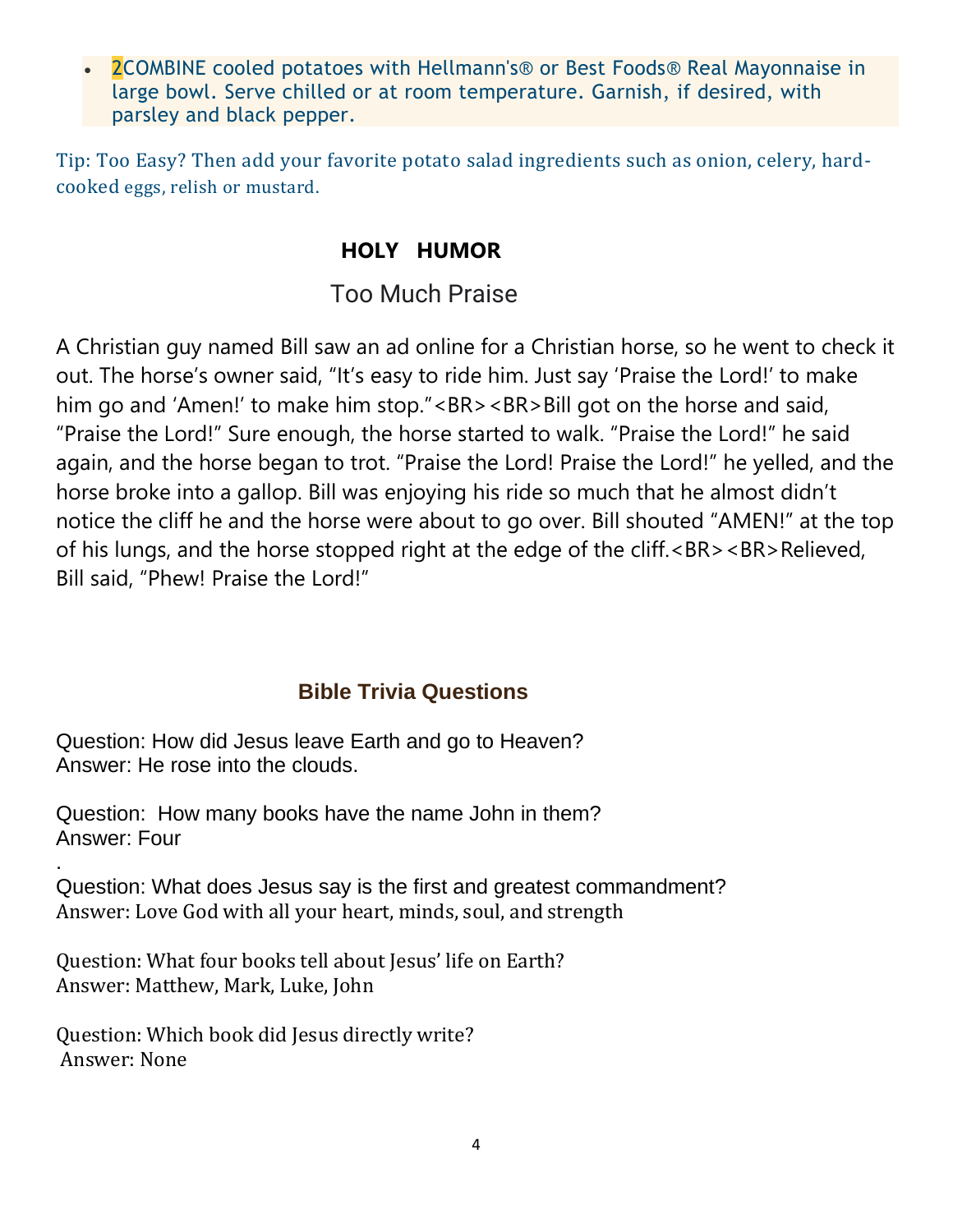#### **Poem**

I've learned that people will forget what you said, people will forget what you did, but people will never forget how you made them feel.

Mya Angelou

**Publisher's note:** If you have information, prayer request, something you would like to share with your church family, a poem, a song, a

scripture, a picture of something that puts a smile on your face, please send it to Veronica's email

[sotclutheran.officemanager@gmail.com](mailto:sotclutheran.officemanager@gmail.com) or Dawn's email [sotclutheran.secretary@gmail.com](mailto:sotclutheran.secretary@gmail.com) Information for the Newsletter, please submit by the  $20<sup>th</sup>$  of each month for the following month's publication. Thank you and Blessings!

### **ANNOUNCEMENTS**

### **Red Letter Bible Study meets in the gym at 10:00 am**

**Michael Faith will also be meeting on Thursday at 7:00 pm on Zoom** Meeting ID: 848 2337 8288 Passcode: 333179

## **During Lent Season starting this Wednesday we will have dinner 5:00 pm to 6:00 pm so there will be time to cleanup before service start at 6:30 pm**

April 6: Unity Group

Donations of desserts are welcome at any Wednesday service.

**PALM SUNDAY** is April 10,2022 celebrated at both services, 8:30am and 11:00am.

**MAUNDY THURSDAY** is April 14, 2022, service is at 7:00pm. \*Communion \*

**GOOD FRIDAY** is April 15, 2022, service is at 7:00pm.

**EASTER** is April 17, 2022, services at 8:30am and 11:00am, (breakfast between services). \*Communion at both services\*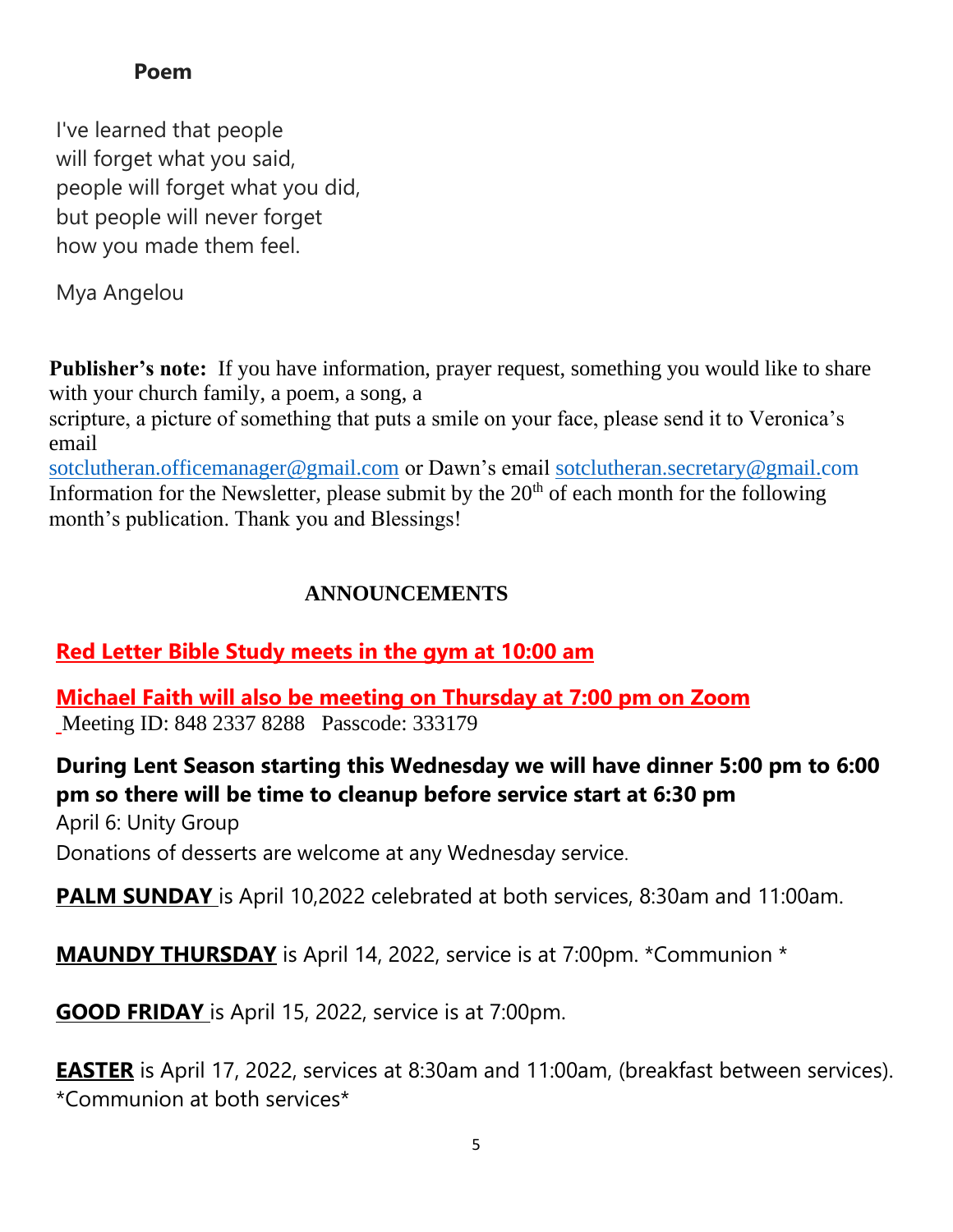**\*No ESL program until after Easter\***

**Roof Repair/AC Pledge Drive** Our \$50,000.00 Actual Funds Received (as of 3/22/2022) \$33,560.00 **Offerings are still welcomed for the roof/ac donations.**



## **APRIL 2022 HAPPY BIRTHDAY**

| Date  | <b>Name</b>                | Date  | <b>Name</b>           |
|-------|----------------------------|-------|-----------------------|
| 04/01 | Mylan Clemons              | 04/15 | Alice laconelli       |
| 04/01 | Carleen Woodfield          | 04/15 | Susan Kiligian        |
| 04/02 | Jonathan Smolka            | 04/15 | Samantha Olsen        |
| 04/02 | <b>Edward Williams III</b> | 04/15 | <b>Heather Rooker</b> |
| 04/05 | Cindy Johnson              | 04/17 | Ellis Threadcraft II  |
| 04/05 | Jessica Sgro-Slocum        | 04/23 | Stefanie Eiben        |
| 04/07 | <b>Barb Wiley</b>          | 04/24 | Dan Hickling          |
| 04/08 | <b>Tom Burmeister</b>      | 04/24 | Russell Lapworth      |
| 04/09 | Gabriel Haigh              | 04/24 | Joseph Sanchez        |
| 04/12 | Greg Dembinski             | 04/25 | Jason Noel            |
| 04/12 | Gail Peterson              | 04/28 | Nala Sparks Jones     |
| 04/13 | Joyce Hilpert              | 04/29 | Danielle Shipton      |
|       |                            |       |                       |

\*\*\*\*\*\*\*\*\*\*\*\*\*\*\*\*\*\*\*\*\*\*\*\*\*\*\*\*\*\*\*\*\*\*\*\*\*\*\*\*\*\*\*\*\*\*\*\*\*\*\*\*\*\*\*\*\*\*\*\*\*\*\*\*\*

## 04/08 Dennis and Edith McIntosh 04/09 Russell and Lindsay Lapworth